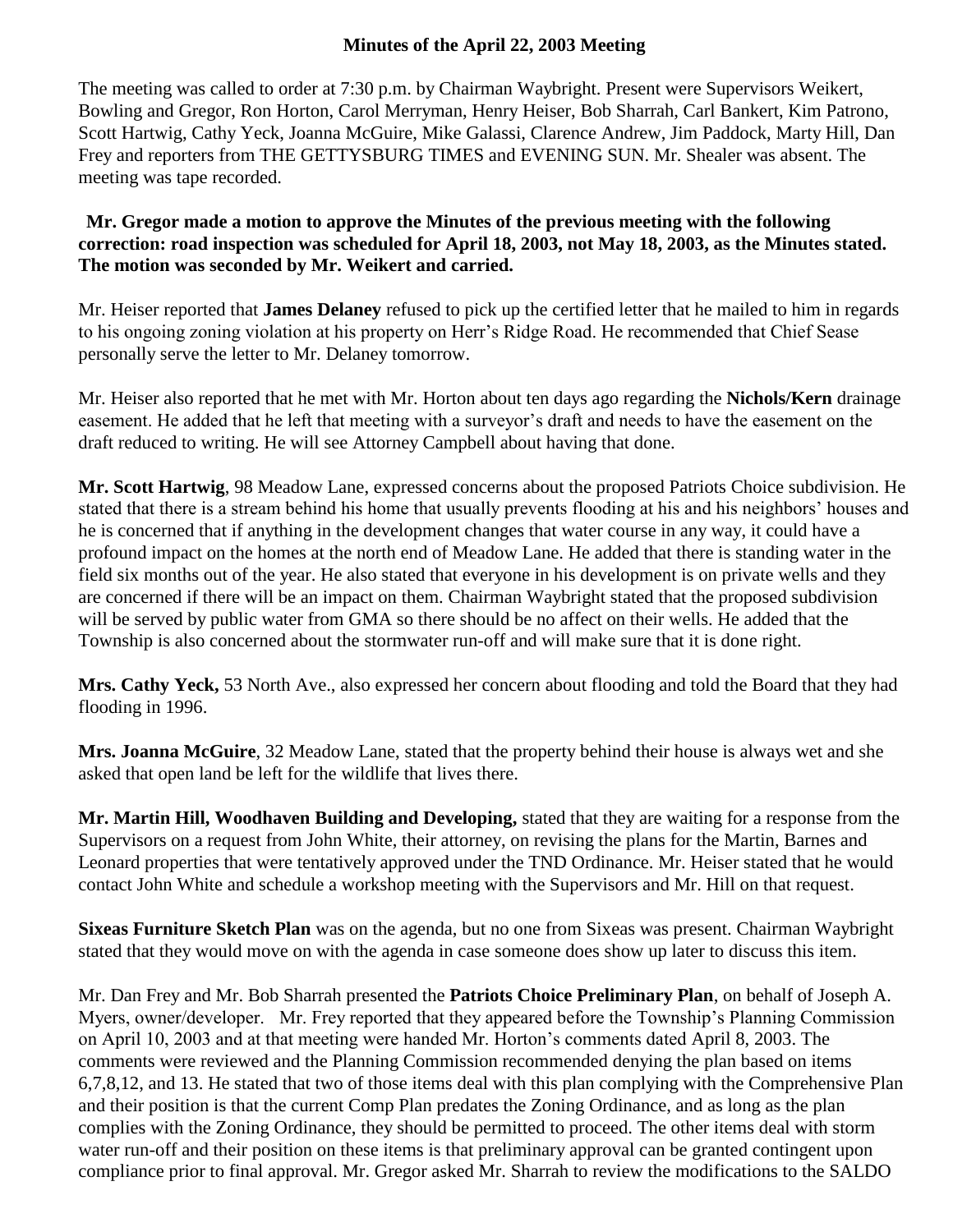dealing with storm water. Mr. Sharrah showed the four proposed basins on the grading plan. He also stated that waivers to specific paragraphs in Section 504 were previously granted that allows his storm water plan to stand as designed. Mr. Sharrah stated that he believes that his design is equal to, or better than, the criteria that is set forth in the ordinance, with regard to protection of downstream properties. He added that some of the waivers had to do with anti-seep collars, slopes of enbankments, etc. which in the past, had been lumped together. He added that the Township's ordinance is very detailed. Chairman Waybright stated that there are some neighbors present who are concerned about the run-off. Mr. Sharrah stated that the detention ponds will help the problem because they can hold a lot of water. Mr. Horton reported that item 5- NPDES permit is still outstanding. Mr. Frey went through Mr. Horton's April 8, 2003 comments. He stated that they will address items 1 through 5. Items 6 and 7 have been discussed. Item 8 asked for PennDOT's decision on whether or not a traffic study is needed. Mr. Frey stated that he feels that the Township should be going to PennDOT, not the developer. Items 9, 10 and 11 plans have been submitted to CTA and GMA and will be done prior to final approval. Item 12 they understand that they have to do. Item 13 Mr. Sharrah feels that they have shown that. Items 14 and 15 they understand that they have to do. Mr. Horton added that the Planning Commission also had concern about County Planning comment #12 dealing with the conservation of the wooded area along the railroad tracks. Mr. Heiser stated that he does not feel that item 6 dealing with the Comp Plan is a issue. His understanding is that the Comp Plan is a planning tool that does not have any teeth. Mr. Sharrah stated that they did think about tree preservation on this plan by placing the larger lots in the wooded area so that more of the trees can be saved. Mr. Sharrah added that they could have done 12,000 sq. ft. lots over the entire parcel and, the owner could cut all of the timber off of the land tomorrow, if he wanted to. Mr. Sharrah stated that the larger lots are meant to act as a transition into the Ridgewood development. Mr. Jim Paddock asked if there is any way the developer would make some commitment that a reasonable width of the tress would be preserved along the railroad tracks and a certain percentage of trees preserved on the lots, preferably between the lots. He added that he feels that everyone would benefit, including the homes in Ridgewood and the scenic railroad. Mr. Frey stated that he would have to talk with Mr. Myers and sit down with Mr. Sharrah about the tree preservation and that it is something that they can talk about. Mr. Gregor pointed out that item 8 was still outstanding. Mr. Horton stated that there is some criteria in his review letter, and with 100 new homes, they will be close to meeting the criteria. He added that he felt that it was appropriate for PennDOT to decide if a traffic study is needed because of the amount of traffic that is already on Boyd's School Road. Mr. Frey stated that, unless the law has changed recently, the Township can not require them to do off-site improvements. Mr. Frey stated again that the Township should be the one to talk to PennDOT. Mr. Horton stated that he would be more than happy to meet and talk with PennDOT.

At 8:23 p.m., Chairman Waybright adjourned the meeting for an Executive Session to discuss a legal issue with Mr. Heiser.

At 8:39 p.m., Chairman Waybright reconvened the meeting and reported that the Board discussed legal issues regarding subdivision approval with Mr. Heiser in Executive Session.

Mr. Frey stated that he is going to recommend to the owner/developer to keep a buffer of up to 50 feet on the rear lots. The buffer would be placed as a controlled facility under the responsibility of the Homeowner's Association. **Mr. Gregor referenced Mr. Horton's April 8, 2003 letter and indicated that the developer has agreed to address items 1, 2, 3, 4, 5, 9, 10, 11, 14, and 15 . The developer has also agreed that items 12 and 13 will be addressed in due course. Mr. Gregor made a motion, contingent on the aforementioned items being addressed, to approve the Preliminary Plan for Patriots Choice, the motion was seconded by Mr. Weikert. Mr. Heiser reiterated that Mr. Frey will speak to Mr. Myers about the tree buffer on the rear lots and the Township will talk with PennDOT regarding the need for a traffic study. The motion carried.**

Mr. Kim Patrono and Mr. Bob Sharrah presented a **Preliminary Plan for Cannon Ridge**, on behalf of S & A Homes, owner/developer. Mr. Patrono reported that the Planning Commission took action on this plan at their last meeting pursuant to a review letter from Mr. Horton dated October, 25, 2002. The Commission did deny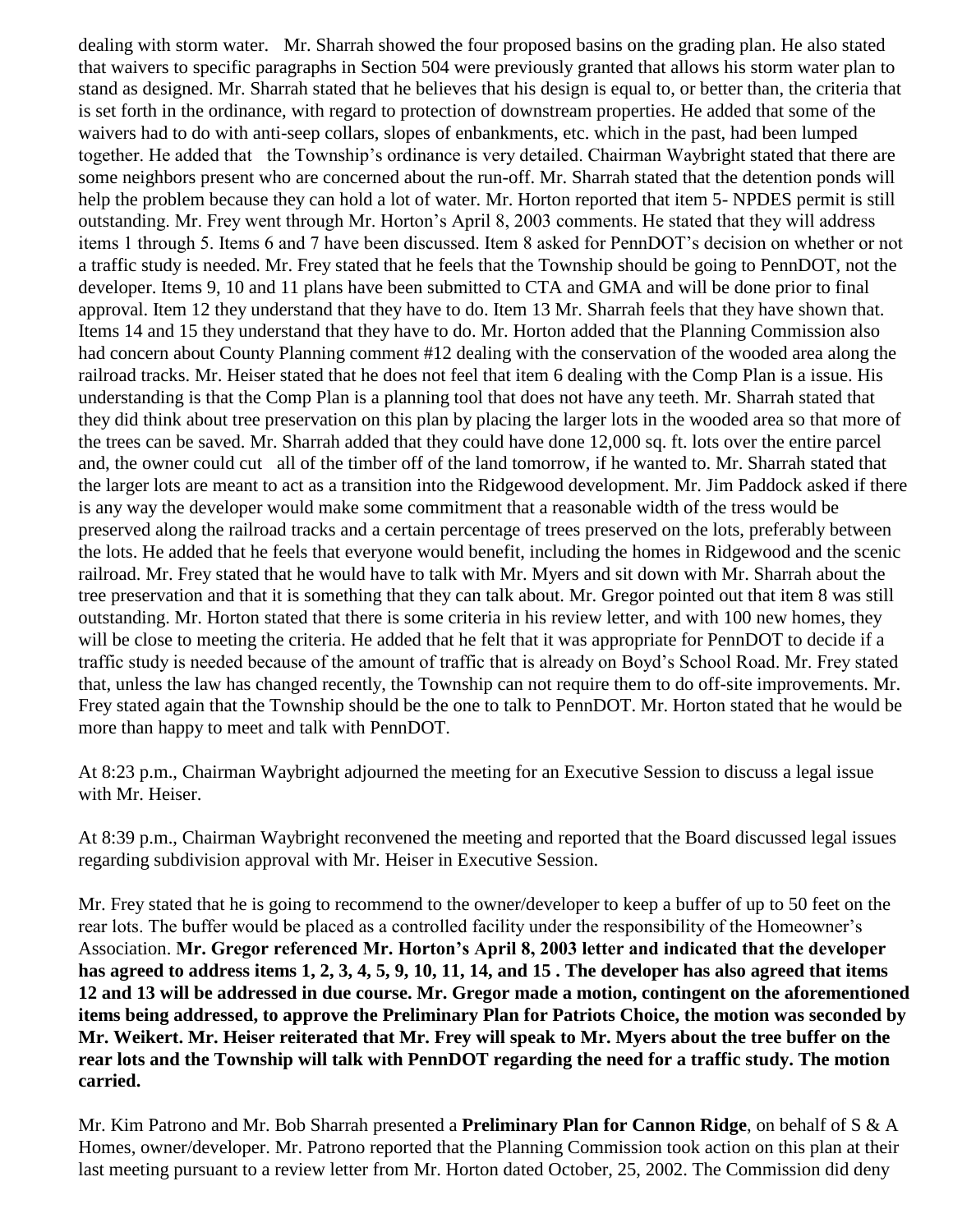the plan. Mr. Sharrah proceeded to review the comments on the 10/25/02 letter. Mr. Sharrah reported that Sewage Planning has been approved for the first 18 lots (Item 1). Item 2 talks about an interim pump station and that is in the works and they realize that they have to reach a consensus with the Authority. Item 3 talks about storm water management and Mr. Sharrah reported that he and Mr. Bankert met with Mr. Horton in this regard. He stated that he took from the meeting, that Mr. Horton was leaning toward Best Management Practices, but personally he feels a little bit nervous about that. He feels that the design, while not in strict compliance with the ordinance, meets the intent and spirit of the ordinance. Mr. Sharrah stated that it is his opinion that the discharge will not be increased and that is outlined in his report. Mr. Sharrah stated that the existing and man-made features are on the landscaping plan. Mr. Sharrah stated that every lot labeled with an H is a homeowner's association lot and although not labeled, lot H5, in the middle of the townhouses is a community property lot. Mr. Patrono added, that through prior negotiations, the developer will be contributing into the Township's Park and Rec fund. Mr. Sharrah will spell out that lot H5 is an active play area. Mr. Sharrah stated that he believes that they meet the parking requirements by providing two car garages and room for one car in the driveway. There is also a comment regarding the Comprehensive Plan, but they feel that the Zoning Ordinance controls the development. Mr. Patrono stated that the storm water management seems to be a sticking point and he offered to supply an independent review or they will accept whatever the Township wants, providing that the liability would stay with the Township. Mr. Horton stated that he did not touch on the final plan requirements in his 10/25/02 letter. He stated that one concern is with water pressure. Mr. Sharrah stated that the developer is working with other developers in the same area and GMA. Mr. Sharrah stated that he feels that they already comply with Act 537 for Phase I, that goes to the east. Mr. Weikert asked Mr. Patrono to explain the storm water again. Mr. Patrono explained that they have hired an engineering firm to review the recommendations of both Mr. Horton and Mr. Sharrah and he had hoped to have the report tonight, but it was not available yet. He added that if the Township wants to go with Mr. Horton's recommendations, they will do that, but the liability would stay with the Township. Mr. Horton stated that he has no recommendations on Mr. Sharrah's design other than it does not meet the ordinance. Mr. Patrono stated that Mr. Sharrah believes that the design does meet the ordinance and this is something that we have to get past. Mr. Horton stated that the preliminary plan does require an NPDES permit and E&S Plan approval. Mr. Sharrah begged to differ, and stated that they will not move earth without those permits. Mr. Horton stated that he feels that having a third-party review the storm water is setting a bad precedent. He did state that this is something that they can work out for final approval. Mr. Horton stated that he will work with Mr. Sharrah and he feels that they are close. Mr. Paddock stated that he has had a concern with this project because of the backyards backing up to Herr's Ridge Road and he asked that they preserve what is already there to buffer the backs of the homes from the road. Mr. Patrono stated that  $S \& A$ 's position is to leave the existing vegetation and it will be up to the homeowner what they do with them. Mr. Bankert also agreed to add some pine trees to the red cedars that are shown on the landscaping plan where they know that the existing vegetation can not be saved. **Mr. Gregor made a motion, seconded by Mr. Bowling and carried to approve the Preliminary Plan for Cannon Ridge contingent upon Mr. Sharrah and Mr. Horton working out the storm water management concerns.** 

Mr. Mike Galassi stated that he feels that the laws should be upheld and not waived just because the developers come in with lawyers because the laws are written for the protection of the residents. He stated that there can't be that many gray areas in the ordinances. Chairman Waybright stated that, unfortunately, there are gray areas.

The Board reviewed six **Certificates of Appropriateness** for Lots 17, 18, 19 and 20 in the Roselawn development for single-family dwellings, a 40' x 46' warehouse addition for Adams Electric Cooperative on Biglerville Road and a single-family dwelling at 15 Vista Larga Drive for Charles Burkell. Mr. Weikert asked if the Township's ordinances address the amount of impervious surface that is permitted on a lot because the Adams Electric parcel is almost completed covered by buildings and pavement. Mr. Horton stated that he would have Mr. Bower check on that before the building permit is issued. **Mr. Weikert made a motion to approve the Certificates of Appropriateness contingent upon Mr. Bower checking on the limits of impervious coverage on the Adams Electric application before issuing the building permit, seconded by Mr. Gregor and carried.**